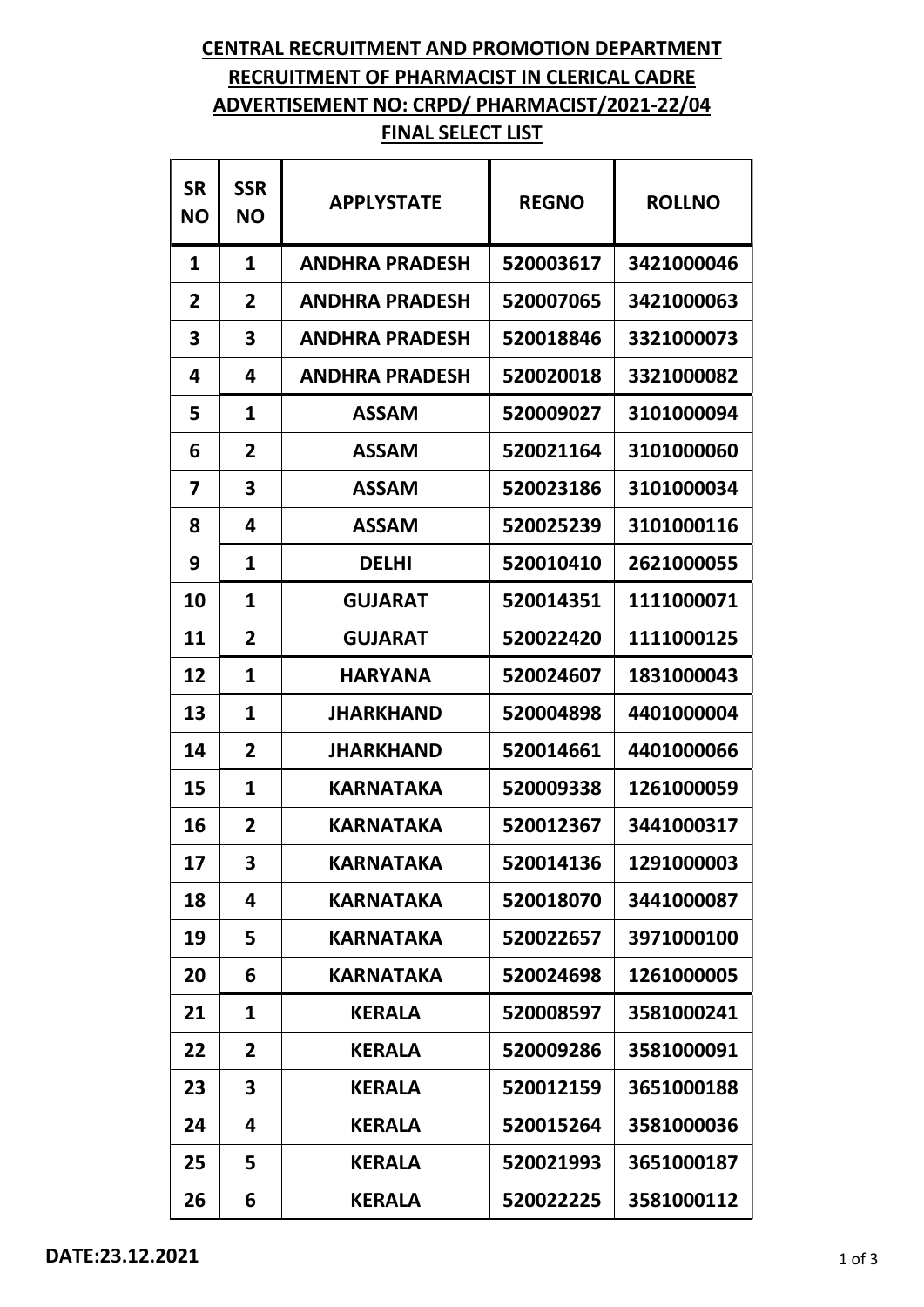## **CENTRAL RECRUITMENT AND PROMOTION DEPARTMENT RECRUITMENT OF PHARMACIST IN CLERICAL CADRE ADVERTISEMENT NO: CRPD/ PHARMACIST/2021-22/04 FINAL SELECT LIST**

| <b>SR</b><br><b>NO</b> | <b>SSR</b><br><b>NO</b> | <b>APPLYSTATE</b>     | <b>REGNO</b> | <b>ROLLNO</b> |
|------------------------|-------------------------|-----------------------|--------------|---------------|
| 27                     | 1                       | <b>MADHYA PRADESH</b> | 520001936    | 1521000021    |
| 28                     | 2                       | <b>MADHYA PRADESH</b> | 520009739    | 1521000007    |
| 29                     | 1                       | <b>MAHARASHTRA</b>    | 520001530    | 4181000097    |
| 30                     | 2                       | <b>MAHARASHTRA</b>    | 520018804    | 4191000113    |
| 31                     | 3                       | <b>MAHARASHTRA</b>    | 520019244    | 4121000250    |
| 32                     | 4                       | <b>MAHARASHTRA</b>    | 520021118    | 4181000095    |
| 33                     | 5                       | <b>MAHARASHTRA</b>    | 520021599    | 4181000003    |
| 34                     | 1                       | <b>PUNJAB</b>         | 520007468    | 1801000013    |
| 35                     | 2                       | <b>PUNJAB</b>         | 520025874    | 1801000037    |
| 36                     | 3                       | <b>PUNJAB</b>         | 520026981    | 1801000107    |
| 37                     | 1                       | <b>RAJASTHAN</b>      | 520003243    | 2711000152    |
| 38                     | $\overline{2}$          | <b>RAJASTHAN</b>      | 520020077    | 2711000067    |
| 39                     | 3                       | <b>RAJASTHAN</b>      | 520021701    | 2711000139    |
| 40                     | 4                       | <b>RAJASTHAN</b>      | 520027297    | 2711000170    |
| 41                     | 5                       | <b>RAJASTHAN</b>      | 520027539    | 2711000028    |
| 42                     | 1                       | <b>TAMILNADU</b>      | 520010424    | 2401000057    |
| 43                     | $\overline{2}$          | <b>TAMILNADU</b>      | 520024106    | 2401000036    |
| 44                     | 3                       | <b>TAMILNADU</b>      | 520024606    | 2401000120    |
| 45                     | 4                       | <b>TAMILNADU</b>      | 520028608    | 2401000119    |
| 46                     | 1                       | <b>TELANGANA</b>      | 520009867    | 3441000240    |
| 47                     | 2                       | <b>TELANGANA</b>      | 520016958    | 3441000091    |
| 48                     | 3                       | <b>TELANGANA</b>      | 520018677    | 3441000144    |
| 49                     | 4                       | <b>TELANGANA</b>      | 520028431    | 3441000116    |
| 50                     | 1                       | <b>UTTAR PRADESH</b>  | 520001990    | 3961000056    |
| 51                     | 2                       | <b>UTTAR PRADESH</b>  | 520003593    | 2621000223    |
| 52                     | 3                       | <b>UTTAR PRADESH</b>  | 520008690    | 2621000023    |